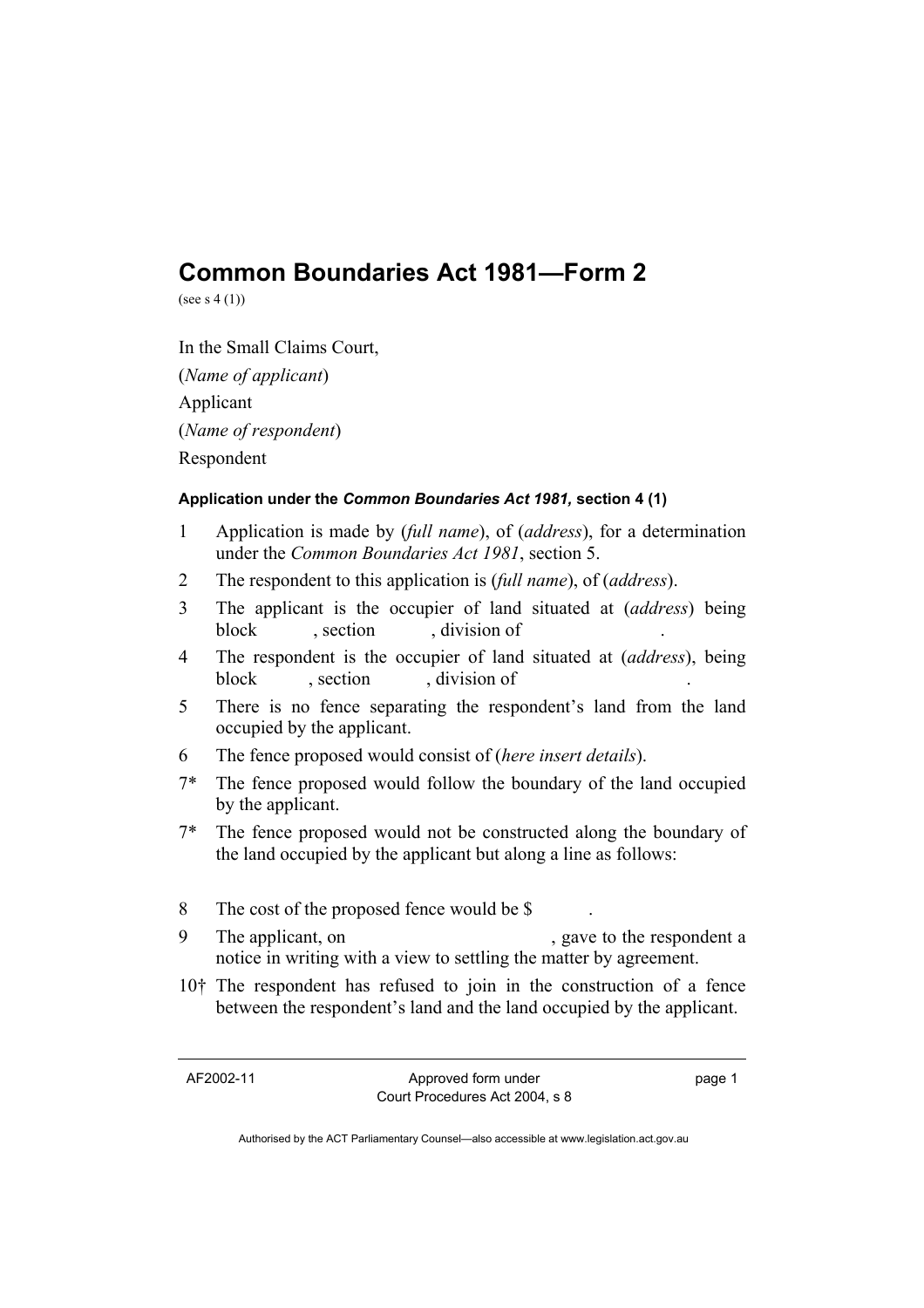10† The applicant and respondent have not been able to agree upon the following matters:

## Dated

## (*Signature of applicant or his or her representative*)

- ‡ The applicant is represented by (*name and address of representative*).
- \* Strike out whichever is inappropriate
- † Strike out whichever is inappropriate
- ‡ Strike out if inappropriate

Authorised by the ACT Parliamentary Counsel—also accessible at www.legislation.act.gov.au